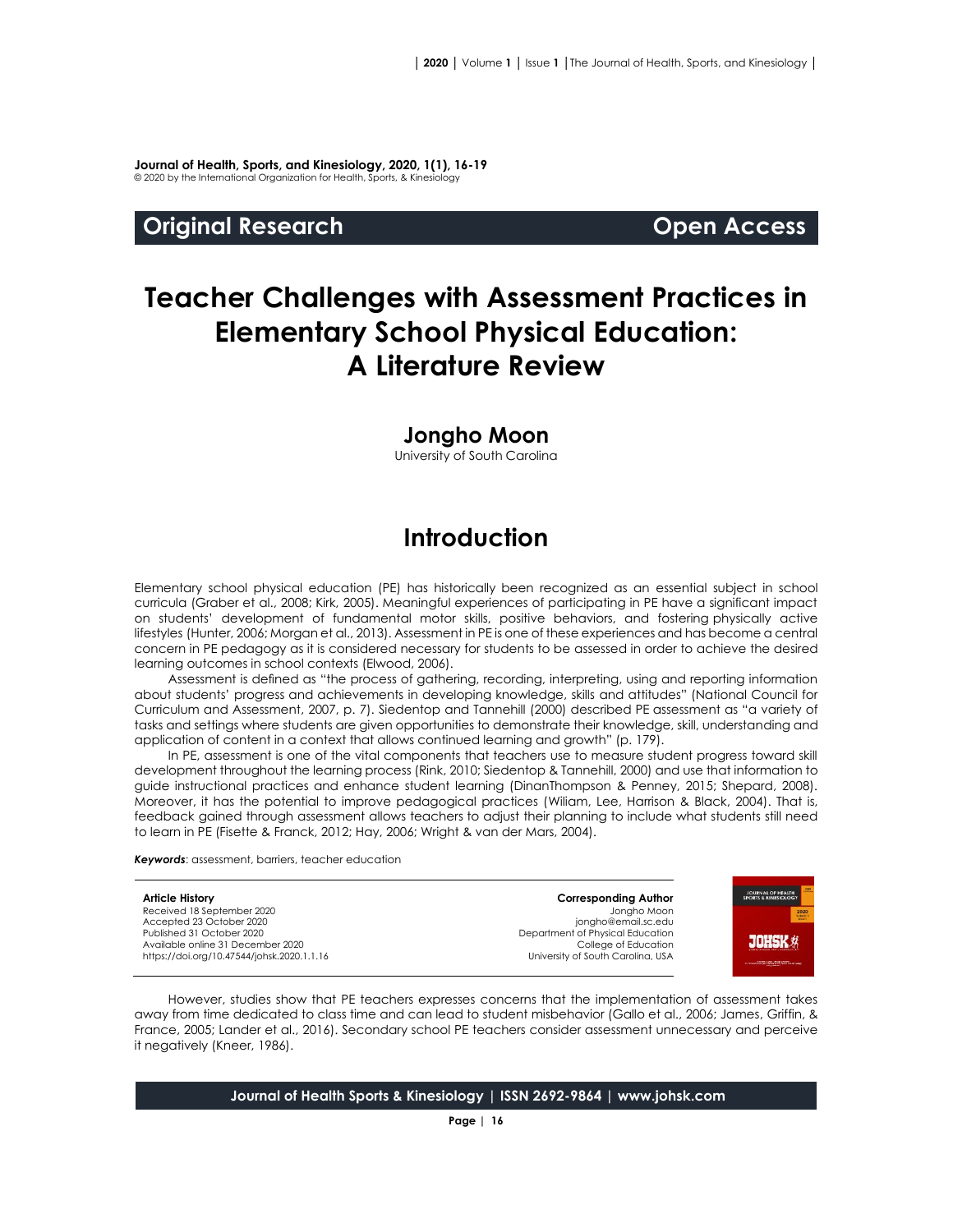In addition, teachers feel they cannot use the assessment properly due to their lack of knowledge (Morgan & Hansen, 2007). Although research into the impact of assessment has been widely conducted in other disciplines (Wiliam et al., 2004), little efforts have been made to review the research on elementary school PE teachers' challenges in assessment. The purpose of this literature review is to examine teachers' practices and identify the challenges in elementary school PE assessment implementation.

# **Methods**

A literature search was conducted to identify all published research, in English, that reported teachers' challenges with assessment practices in elementary school PE. The search was conducted using three databases: Google Scholar, PubMed, and Educational Resources Information Center (ERIC). These were selected because they are three of the major databases in the field of education. In searching for the data, multiple combinations of the following key terms were used: "physical education", "assessment", "evaluation", "elementary", "practice\*", "barrier\*", "difficult\*", and "challenge\*". The search yielded a total of 846 unique records, which were screened by title, then by abstract, and finally by full text, resulting in 8 records that were obtained for the review. The data were qualitatively synthesized using a thematic analysis (Thomas & Harden, 2008). Specifically, the researchers independently searched for the teachers' challenges and/or barriers to assessment practices in PE. Lastly, the researchers examined the list for redundancies and similarities and grouped all challenges thematically (see Table 1).

| <b>Themes</b>                                                          |     | <b>Factors</b>                                                                        | <b>Sources</b>                                                                                                                                                                              |
|------------------------------------------------------------------------|-----|---------------------------------------------------------------------------------------|---------------------------------------------------------------------------------------------------------------------------------------------------------------------------------------------|
| <b>Perceived Barriers to</b><br>Assessment<br><b>Practices</b>         | 1.  | Lack of time (e.g., management,<br>planning, scheduling, school<br>disruptions, etc.) | Lander et al. (2016); Matanin & Tannehill, (1994);<br>Morgan & Hansen, (2007)                                                                                                               |
|                                                                        | 2.  | Lack of assessment knowledge                                                          | Lander et al. (2016); Morgan & Hansen, (2007);<br>Richard et al. (1999)                                                                                                                     |
|                                                                        | 3.  | Lack of confidence (e.g., teacher<br>readiness, ability to implement,<br>etc.)        | Morgan & Hansen, (2007);<br>Patton & Griffin, (2008)                                                                                                                                        |
|                                                                        | 4.  | Lack of training (access to<br>professional development)                              | Matanin & Tannehill, (1994);<br>Morgan & Hansen, (2007)                                                                                                                                     |
|                                                                        | 5.  | Impracticality (e.g., large class<br>size, increase workload,<br>unfairness)          | Landers et al. (2016); Patton & Griffin, (2008);<br>Richard et al. (1999)                                                                                                                   |
| <b>Value of Assessment</b><br><b>Practices</b>                         | 6.  | Low priority compared to other PE<br>curricula (physical activity)                    | James et al. (2005); Patton & Griffin, (2008);<br>Richard et al. (1999)                                                                                                                     |
|                                                                        | 7.  | Students' lack of engagement<br>(e.g., low motivation, inactivity,<br>enjoyment)      | Matanin & Tannehill, (1994);<br>Morgan & Hansen, (2007)                                                                                                                                     |
|                                                                        | 8.  | Increase in student misbehavior                                                       | Patton & Griffin, (2008);<br>Richard et al. (1999)                                                                                                                                          |
| Assessment<br><b>Practices</b><br>within School<br><b>Environments</b> | 9.  | Lack of administrative support<br>(administrators, principal & school<br>board)       | Chróinín & Gosgrave, (2013);<br>Hastie & Siedentop, 2006; James et al. (2005);<br>Matanin & Tannehill, (1994); Morgan & Hansen, (2007);<br>Patton & Griffin, (2008); Richard et al. (1999). |
|                                                                        | 10. | Low student support                                                                   | James et al. (2005)                                                                                                                                                                         |

*Table 1. Themes and Factors of Teachers' Challenges with Assessment Practices* 

#### **Journal of Health Sports & Kinesiology | ISSN 2692-9864 | www.johsk.com**

**Page | 17**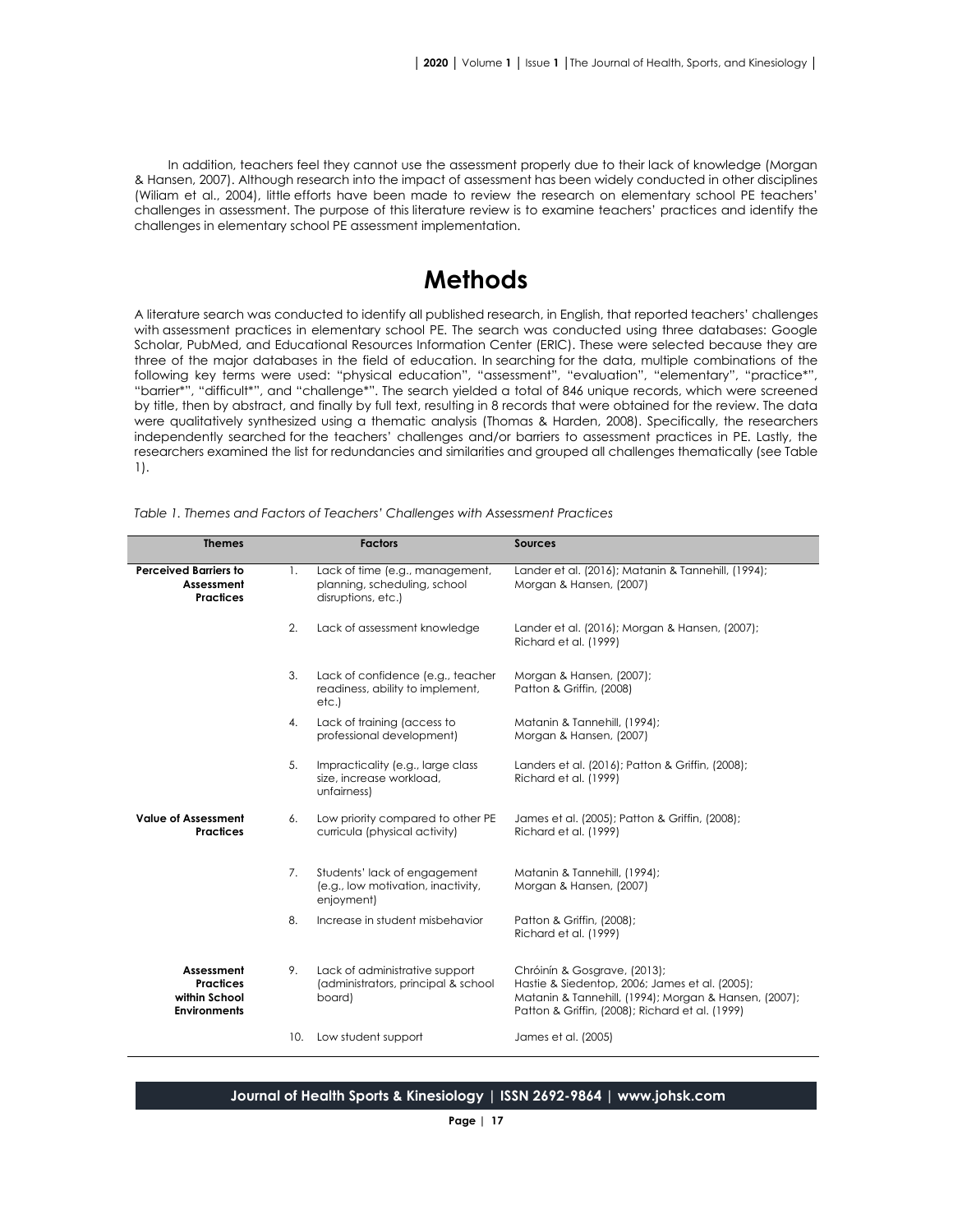# **Results**

#### **Perceived Barriers to Assessment Practices**

Studies illustrate that PE teachers perceived assessments as being time-consuming, being impractical with large class sizes, creating too much work for both teachers and students, and taking the enjoyment out of PE (Lander et al., 2016; Morgan & Hansen, 2007). Other studies indicate that PE teachers feel they have not been adequately trained to assess students' performances of the skills they learn in class (Matanin & Tannehill, 1994; Morgan & Hansen, 2007). Moreover, PE teachers do not know how to appropriately use assessments due to their lack of knowledge about assessment design and delivery (Lander et al., 2016; Morgan & Hansen, 2007). Additionally, students resist assessments as they feel assessments' practices are unclear and fail to underscore the learning outcomes that they should achieve in PE (Richard et al., 1999).

#### **Value of Assessment Practices**

Literature shows that teachers did not value assessment as an essential component in PE and perceived there to be a negative connection between assessment and students' behavior (Patton & Griffin, 2008). For instance, Matanin and Tannehill (1994) described that PE teachers stated that it was more important to keep the students busy than to assess students' progress because assessment inhibits student enjoyment. Similarly, Richard et al. (1999) presented that teachers temporarily discredit assessment since these practices increased student misbehavior and decreased student motivation due to inactivity during assessment.

#### **Assessment Practices within School Environments**

Research describes that school contexts (e.g., classroom ecology, other teachers, administrators, environment, etc.) influence PE teachers' implementation of assessment (Hastie & Siedentop, 2006; James et al., 2005). For instance, Hay and Penney (2013) discuss assessment practices being impacted by the school environment. Studies show that PE teachers believe that the use of assessment can enhance students, teachers, and administrators' support and value of PE (Chróinín & Gosgrave, 2013; James et al., 2005). On the other hand, some PE teachers express that they were negatively influenced by other teachers in their department to dismiss assessment practices as inconsequential. This resulted in a decrease in their use of assessment practices (Matanin & Tannehill, 1994) and that a perceived lack of support and value for PE from school administrators (Morgan & Hansen, 2007).

# **Conclusion**

This review adds a comprehensive view of PE teachers' challenges with assessment implementations to the current literature base. In conclusion, researchers have shown that PE teachers face several barriers with regards to implementing assessment practices in PE instruction. These include lack of time, large class sizes, lack of administrative accountability, lack of professional preparation, and belief that assessment is not necessary in PE. Additionally, although the descriptions of assessment practices in PE education have been a feature of education research for a while now, teachers remain incapable of implementing assessment appropriately and are making decisions regarding assessment results without proper training programs (Lund & Veal, 2008).

### **Discussion**

Assessments perform an important role in student learning in elementary school contexts. This review was intended to support multiple audiences (i.e., practitioners, teacher educators, and administrators) by discussing barriers teachers have with PE assessment practices. Ideally, based on these findings, teacher educators and schools will provide a teacher education program for professional development to help PE teachers overcome difficulties and allow them to implement effective assessment practices.

### **References**

Chróinín, D.N., & Gosgrave, C. (2013). Implementing formative assessment in primary physical education: Teacher perspectives and experiences. *Physical Education Sport Pedagogy, 18*(2)*,* 218–233.

**Journal of Health Sports & Kinesiology | ISSN 2692-9864 | www.johsk.com**